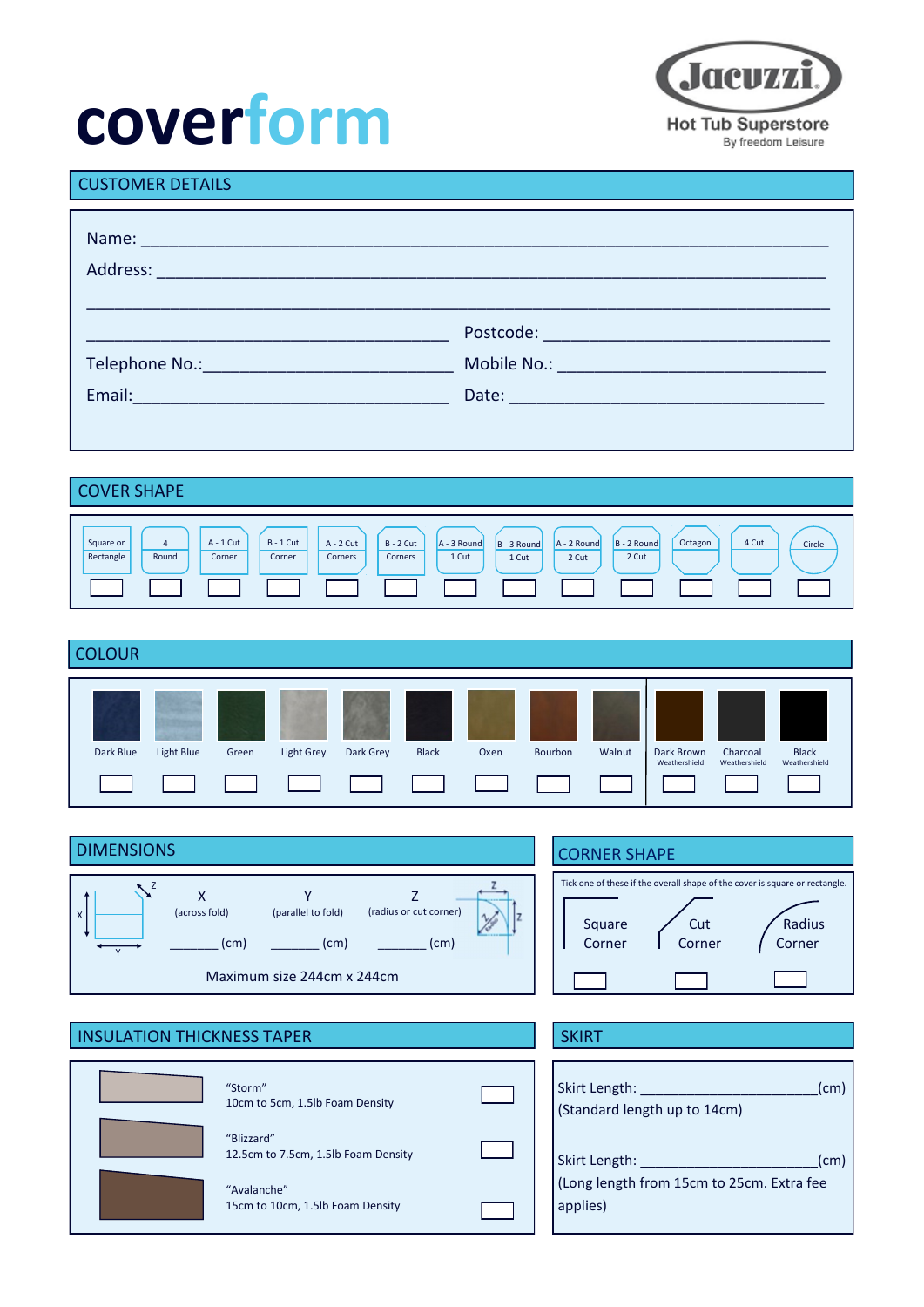# **coverform**



### STRAP POSITION/LENGTH

| Four straps are supplied as standard. Please indicate the preferred strap position. |                      |             |                                              |  |  |
|-------------------------------------------------------------------------------------|----------------------|-------------|----------------------------------------------|--|--|
|                                                                                     |                      |             | <b>STRAP POSITION</b>                        |  |  |
| <b>HINGE</b>                                                                        |                      | <b>HING</b> | B<br>D<br>A                                  |  |  |
| Strap Length (standard):                                                            |                      |             | $(cm)$ (Up to 20cm)                          |  |  |
| <b>Caver</b>                                                                        | Strap Length (long): |             | (cm) (Between 20 to 40cm. Extra fee applies) |  |  |
|                                                                                     | Additional Strap(s): |             | (Please state number. Extra fee applies)     |  |  |

#### **HANDLES**

Two handles are supplied as standard. Additional handles: \_\_\_\_\_\_\_\_ (Please state number. Extra fee applies)

#### **SPA DETAILS**

| Make:<br>1.1.1.1 | -iviodel. | lear |
|------------------|-----------|------|
|                  |           |      |

| <b>PAYMENT DETAILS</b>                                                                                      |                                 |                             |         |  |  |  |
|-------------------------------------------------------------------------------------------------------------|---------------------------------|-----------------------------|---------|--|--|--|
| Cover                                                                                                       | £                               | <b>PRICE LIST</b>           |         |  |  |  |
| <b>Extras</b>                                                                                               | £                               | "Storm" cover               | £434.00 |  |  |  |
| Delivery (included)                                                                                         | £0.00                           | "Blizzard" cover            | £448.00 |  |  |  |
| <b>TOTAL</b>                                                                                                | £                               | "Avalanche" cover           | £481.00 |  |  |  |
|                                                                                                             |                                 | Weathershield colour £23.40 |         |  |  |  |
| Please pay by one of the following methods:<br><b>Bank Transfer</b>                                         | Long skirt                      | £23.40                      |         |  |  |  |
| Bank Details: Sort Code: 20-04-96 Account Number: 33286789                                                  | Extra straps (each)             | £8.15                       |         |  |  |  |
| Debit Card/Credit Card                                                                                      |                                 | Long straps                 | £9.80   |  |  |  |
| Please be advised that we do not accept credit card payments over £1000.<br>(American Express not accepted) | Extra handles (each)            | £13.88                      |         |  |  |  |
| or Cash (at the Freedom Leisure Showroom)                                                                   | All prices are inclusive of VAT |                             |         |  |  |  |
| CHEQUES ARE NO LONGER ACCEPTED                                                                              |                                 |                             |         |  |  |  |
|                                                                                                             |                                 |                             |         |  |  |  |

We guarantee your new cover will be a great fit and will be manufactured to the measurements you provide. If we make a mistake or if there is a manufacturing fault, we will replace the cover at no charge. If you make a mistake no refund will be issued. Please review the dimensions and information before placing the order.

> **Freedom Leisure** The Old Tack Room, Summerhill Garden Centre, Pipps Hill Road North, Billericay, Essex CM11 2UJ Tel: 01268 530333 Email: service@freedom-leisure.com www.freedom-leisure.com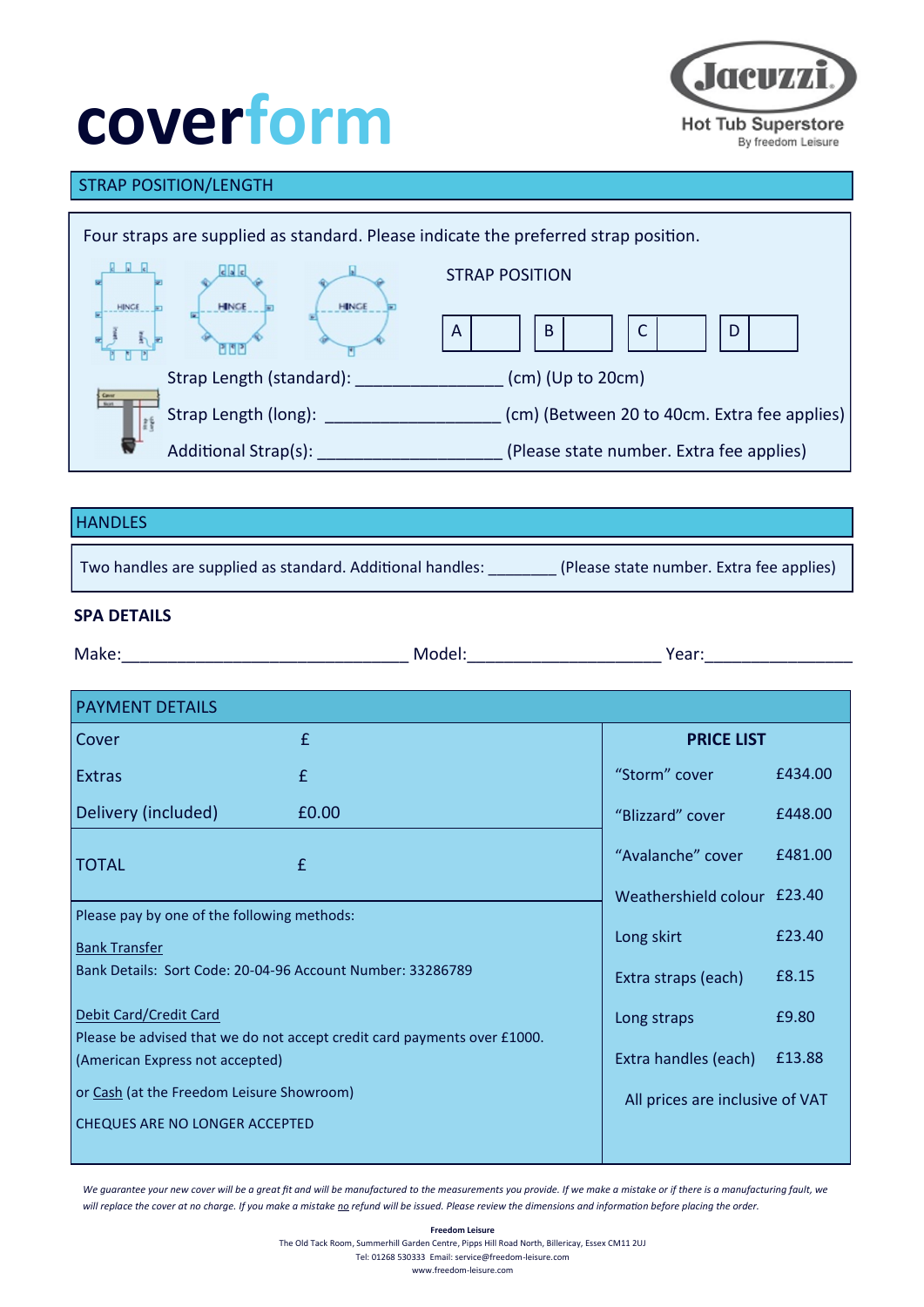### **Hot Tub Cover Radius Guide**

 $2^{n}$ 

.<br>رغ

 $4<sup>n</sup>$ 

 $5<sup>n</sup>$ 

 $\sqrt{6}$ 

7

 $\mathbb{R}^8$ 

-्9″

 $10''$ 

 $12<sup>n</sup>$ 

www.freedom-leisure.com